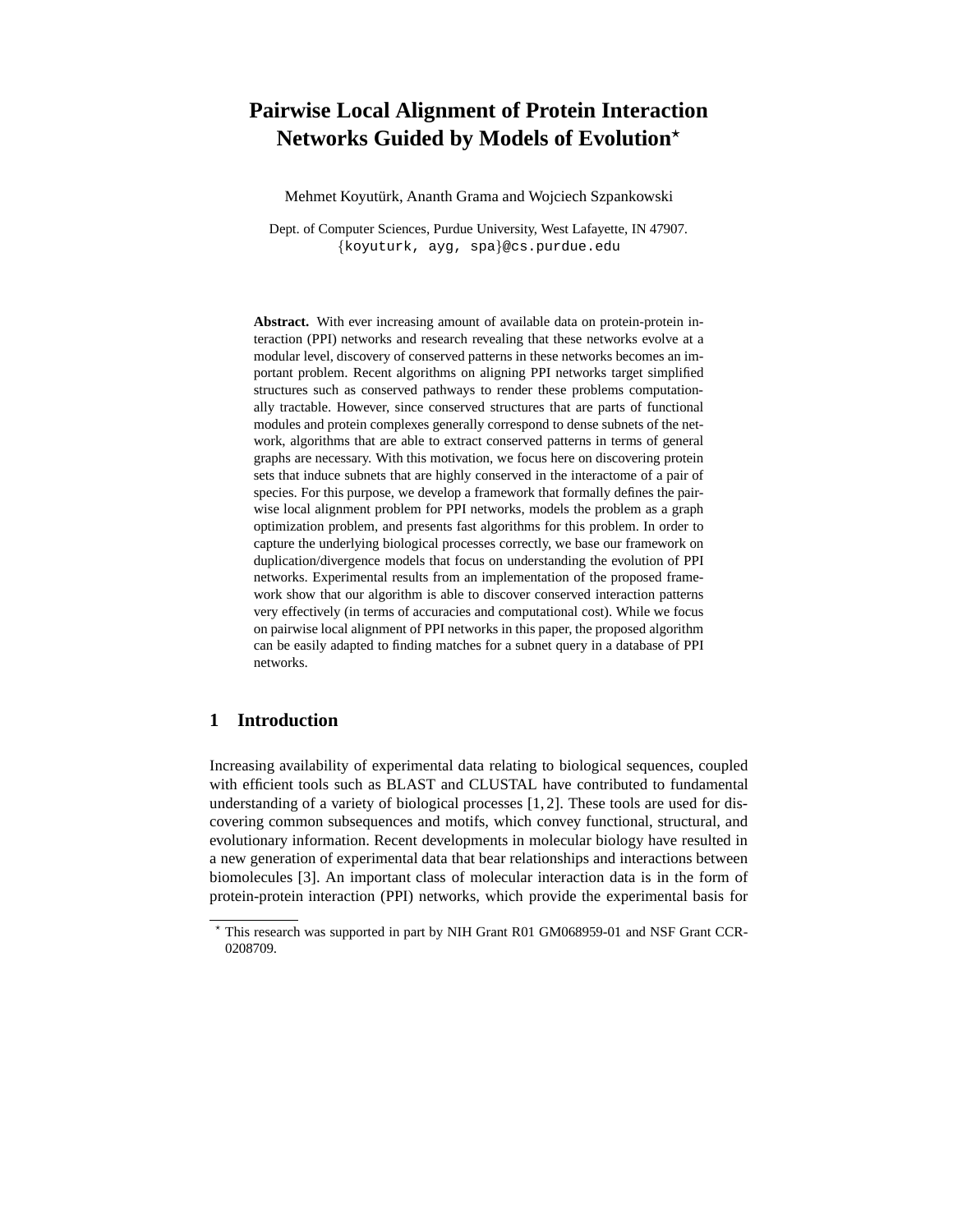understanding modular organization of cells, as well as useful information for predicting the biological function of individual proteins [4]. High throughput screening methods such as two-hybrid analysis [5], mass spectrometry [6], and TAP [7] provide large amounts of data on these networks.

As revealed by recent studies, PPI networks evolve at a modular level [8] and consequently, understanding of conserved substructures through alignment of these networks can provide basic insights into a variety of biochemical processes. However, although vast amounts of high-quality data is becoming available, efficient network analysis counterparts to BLAST and CLUSTAL are not readily available for such abstractions. As is the case with sequences, key problems on graphs derived from biomolecular interactions include aligning multiple graphs [9], finding frequently occurring subgraphs in a collection of graphs [10], discovering highly conserved subgraphs in a pair of graphs, and finding good matches for a subgraph in a database of graphs [11]. In this paper, we specifically focus on discovering highly conserved subnets in a pair of PPI networks. With the expectation that conserved subnets will be parts of complexes and modules, we base our model on the discovery of two subsets of proteins from each PPI network such that the induced subnets are highly conserved.

Based on the understanding of the structure of PPI networks that are available for several species, theoretical models that focus on understanding the evolution of protein interactions have been developed. Among these, the duplication/divergence model has been shown to be successful in explaining the power-law nature of PPI networks [12]. In order to capture the underlying biological processes correctly, we base our framework on duplication/divergence models through definition of duplications, matches, and mismatches in a graph-theoretic framework. We then reduce the resulting alignment problem to a graph optimization problem and propose efficient heuristics to solve this problem. Experimental results based on an implementation of our framework show that the proposed algorithm is able to discover conserved interaction patterns very effectively. The proposed algorithm can be also adapted to finding matches for a subnet query in a database of PPI networks.

## **2 Related Work**

As the amount of cell signaling data increases rapidly, there have been various efforts aimed at developing methods for comparative network analysis. In a relatively early study, Dandekar et al. [13] comprehensively align glycolysis metabolic pathways through comparison of biochemical data, analysis of elementary modes, and comparative genome analysis, identifying iso-enzymes, several potential pharmacological targets, and organism-specific adaptations. While such efforts demonstrate the potential of interaction alignment in understanding cellular processes, these analyses are largely manual, motivating the need for automated alignment tools.

As partially complete interactomes of several species become available, researchers have explored the problem of identifying conserved topological motifs in different species [8, 14]. These studies reveal that many topological motifs are significantly conserved within and across species and proteins that are organized in cohesive patterns tend to be conserved to a higher degree. A publicly available tool, PathBLAST, adopts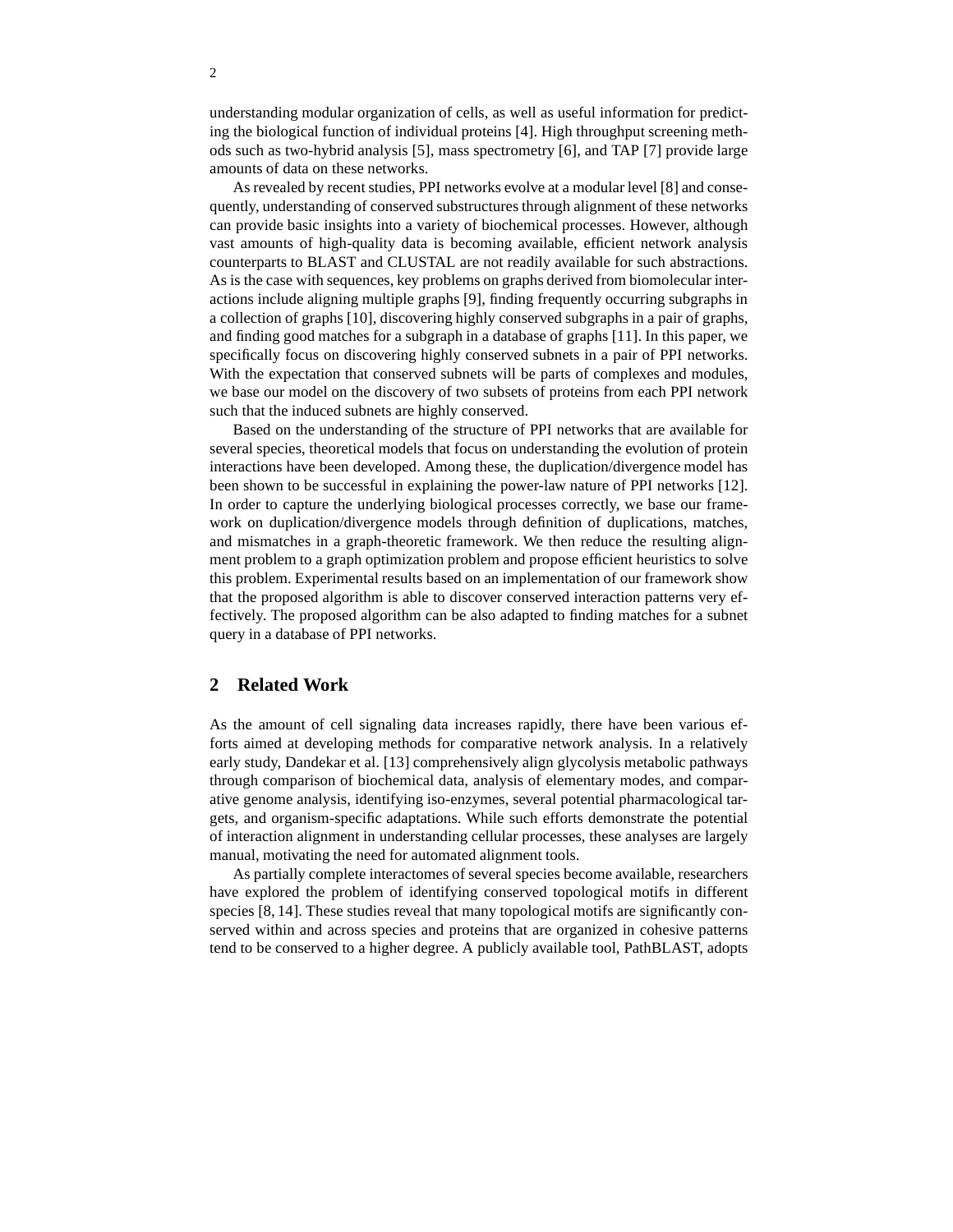the ideas in sequence alignment to PPI networks to discover conserved protein pathways across species [11]. By restricting the alignment to pathways, i.e., linear chains of interacting proteins, this algorithm renders the alignment problem tractable, while preserving the biological implication of discovered patterns.

Since the local alignment of PPI networks for patterns in the form of general graphs leads to computationally intractable problems, tools based on simplified models are generally useful. However, as functional modules and protein complexes are likely to be conserved across species [8], algorithms for aligning general graphs are required for understanding conservation of such functional units. In a recent study, Sharan et al. [15] have proposed probabilistic models and algorithms for identifying conserved modules and complexes through cross-species network comparison. Similar to their approach, we develop a framework for aligning PPI networks to discover subsets of proteins in each species such that the subgraphs induced by these sets are highly conserved. In contrast to existing methods, our framework relies on theoretical models that focus on understanding the evolution of protein interaction networks.

## **3 Theoretical Models for Evolution of PPI Networks**

There have been a number of studies aimed at understanding the general structure of PPI networks. It has been shown that these networks are power-law graphs, i.e., the relative frequency of proteins that interact with k proteins is proportional to  $k^{-\gamma}$ , where  $\gamma$  is a network-specific parameter [16]. In order to explain this power-law nature, Barábasi and Albert have proposed [16] a network growth model based on preferential attachment, which is able to generate networks with degree distribution similar to PPI networks. According to this model, networks expand continuously by addition of new nodes and these new nodes prefer to attach to well-connected nodes when joining the network. Observing that older proteins are better connected, Eisenberg and Levanon [17] explain the evolutionary mechanisms behind such preference by the strength of selective pressure on maintaining connectivity of strongly connected proteins and creating proteins to interact with them. Furthermore, in a relevant study, it is observed that the interactions between groups of proteins that are temporally close in the course of evolution are likely to be conserved, suggesting synergistic selection during network evolution [18].

A common model of evolution that explains preferential attachment and power-law nature of PPI networks is the duplication/divergence model that is based on gene duplications [12, 19–21]. According to this model, when a gene is duplicated in the genome, the node corresponding to the product of this gene is also duplicated together with its interactions. An example of protein duplication is shown in Figure 1. A protein loses many aspects of its functions rapidly after being duplicated. This translates into divergence of duplicated (paralogous) proteins in the interactome through deletion and insertion of interactions. Deletion of an interaction in a PPI network implies the elimination of an existing interaction between two proteins due to structural and/or functional changes. Similarly, insertion of an interaction into a PPI network implies the emergence of a new interaction between two non-interacting proteins, caused by mutations that change protein surfaces. Examples of insertion and deletion of interactions are also illustrated in Figure 1. If a deletion or insertion is related to a recently duplicated protein,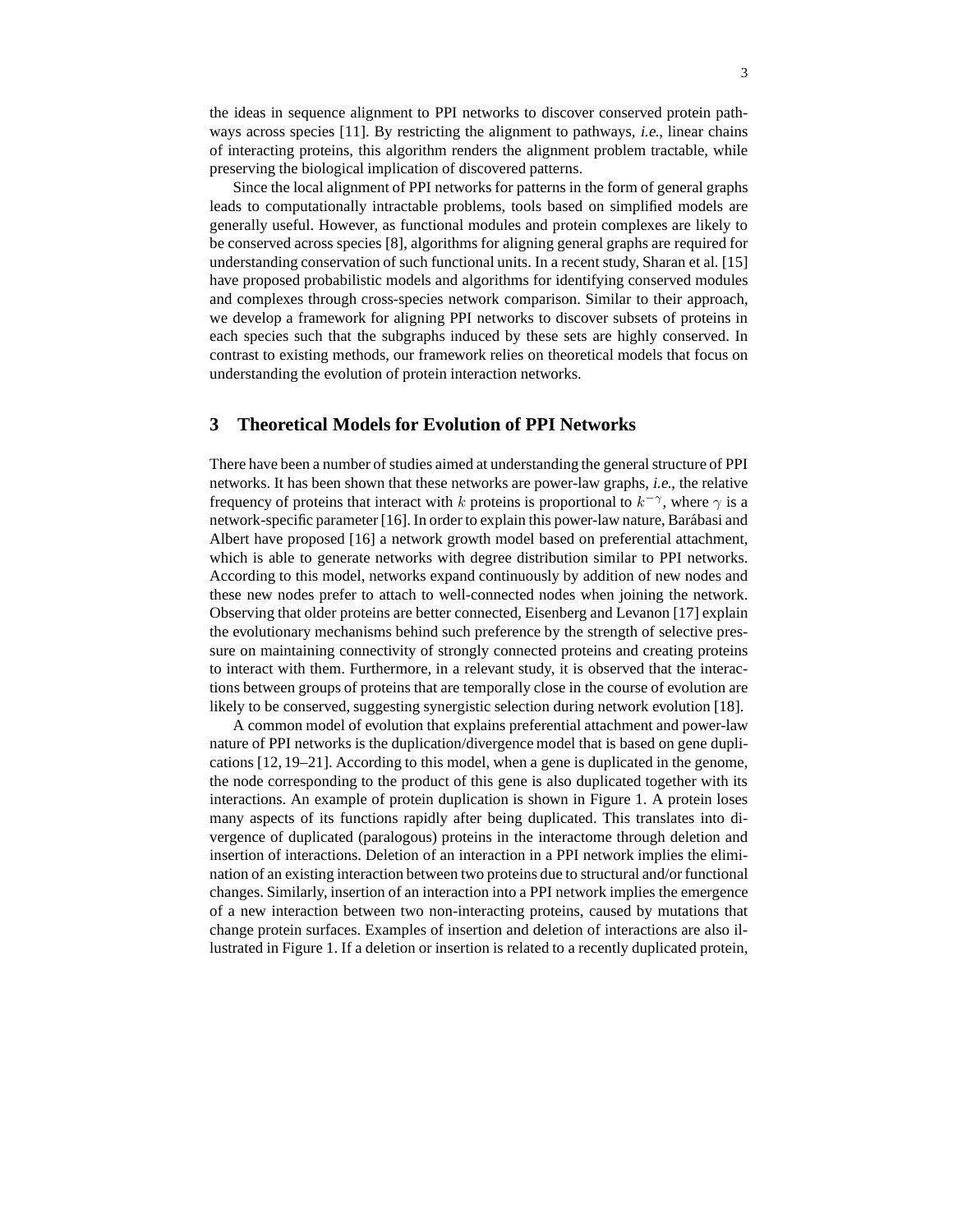

4

**Fig. 1.** Duplication/divergence model for evolution of PPI networks. Starting with three interactions between three proteins, protein  $u_1$  is duplicated to add  $u'_1$  into the network together with its interactions (dashed circle and lines). Then,  $u_1$  loses its interaction with  $u_3$  (dotted line). Finally, an interaction between  $u_1$  and  $u'_1$  is added to the network (dashed line).

it is said to be correlated; otherwise, it is uncorrelated [19]. Since newly duplicated proteins are more tolerant to interaction loss because of redundancy, correlated deletions are generally more probable than insertions and uncorrelated deletions [12]. Since the elimination of interactions is related to sequence-level mutations, one can expect a positive correlation between similarity of interaction profiles and sequence similarity for paralogous proteins [20]. It is also theoretically shown that network growth models based on node duplications generate power-law distributions [22].

In order to accurately identify and interpret conservation of interactions, complexes, and modules across species, we base our framework for the local alignment of PPI networks on duplication/divergence models. While searching for highly conserved groups of interactions, we evaluate mismatched interactions and paralogous proteins in light of the duplication/divergence model. Introducing the concepts of match (conservation), mismatch (emergence or elimination) and duplication, which are in accordance with widely accepted models of evolution, we are able to discover alignments that also allow speculation about the structure of the network in the common ancestor.

#### **4 Pairwise Local Alignment of PPI Networks**

In light of the theoretical models of evolution of PPI networks, we develop a generic framework for the comparison of PPI networks in two different species. We formally define a computational problem that captures the underlying biological phenomena through exact matches, mismatches, and duplications. We then formulate local alignment as a graph optimization problem and propose greedy algorithms to effectively solve this problem.

#### **4.1 The Pairwise Local Alignment Problem**

A PPI network is conveniently modeled by an undirected graph  $G(U, E)$ , where U denotes the set of proteins and  $uu' \in E$  denotes an interaction between proteins  $u \in U$ and  $u' \in U$ . For pairwise alignment of PPI networks, we are given two PPI networks belonging to two different species, denoted by  $G(U, E)$  and  $H(V, F)$ . The homology between a pair of proteins is quantified by a similarity measure that is defined as a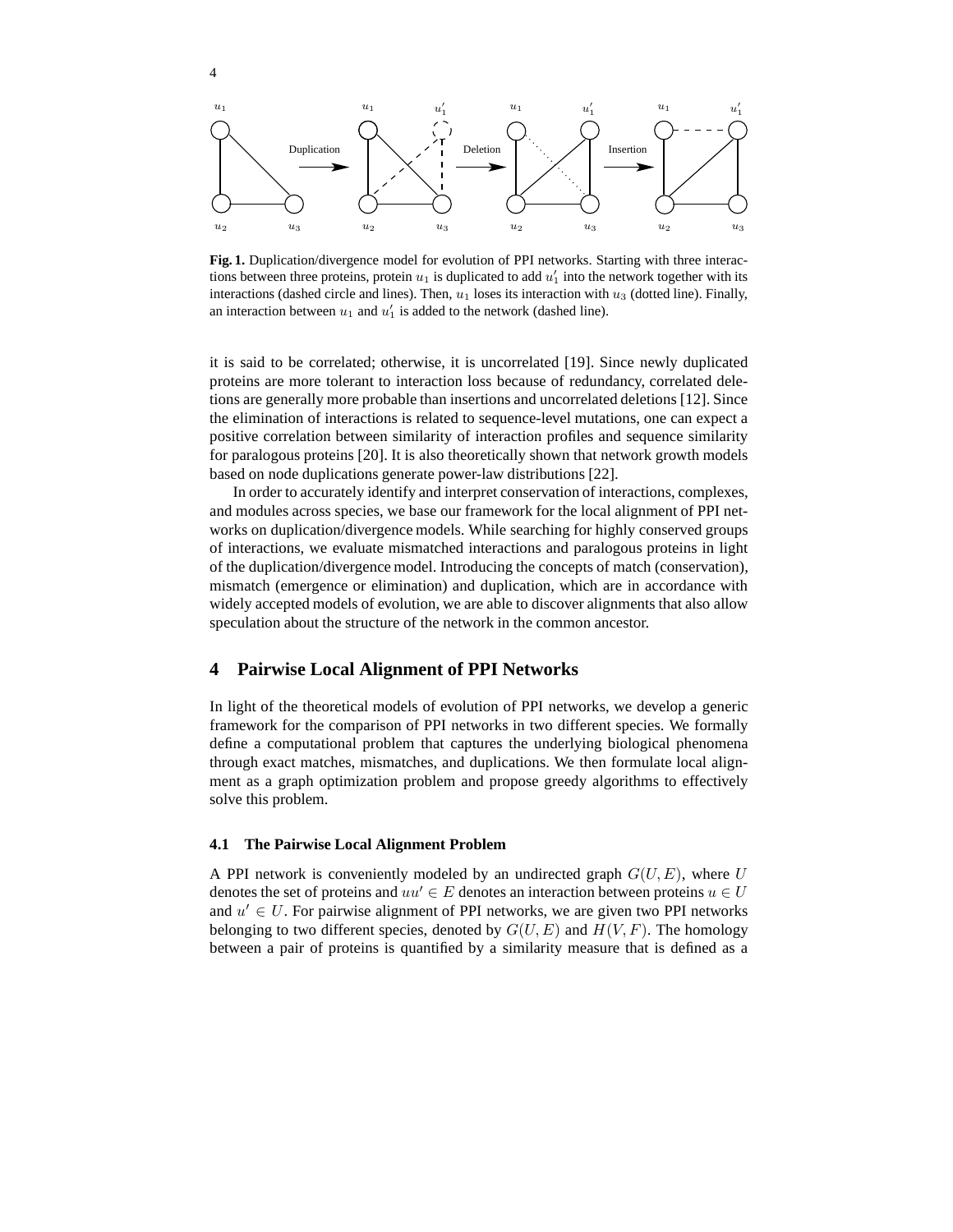function  $S : (U \cup V) \times (U \cup V) \rightarrow \Re$ . For any  $u, v \in U \cup V$ ,  $S(u, v)$  measures the degree of confidence in u and v being orthologous if they belong to different species and paralogous if they belong to the same species. We assume that similarity scores are non-negative, where  $S(u, v) = 0$  indicates that u and v cannot be considered as potential orthologs or paralogs. In this respect,  $S$  is expected to be highly sparse, *i.e.*, each protein is expected to have only a few potential orthologs or paralogs. We discuss the reliability of possible choices for assessing protein similarity in detail in Section 4.4.

For PPI networks  $G(U, E)$  and  $H(V, F)$ , a protein subset pair  $P = \{U, V\}$  is defined as a pair of protein subsets  $\tilde{U} \subseteq U$  and  $\tilde{V} \subseteq V$ . Any protein subset pair P induces a local alignment  $A(G, H, S, P) = \{M, \mathcal{N}, \mathcal{D}\}\$  of G and H with respect to S, characterized by a set of duplications  $D$ , a set of matches  $M$ , and a set of mismatches  $N$ . The biological analog of a duplication is the duplication of a gene in the course of evolution. Each duplication is associated with a penalty, since duplicated proteins tend to diverge in terms of their interaction profiles in the long term [20]. A match corresponds to a conserved interaction between two orthologous protein pairs, which is rewarded by a match score that reflects our confidence in both protein pairs being orthologous. A mismatch, on the other hand, is the lack of an interaction in the PPI network of one of the species between a pair of proteins whose orthologs interact in the other species. A mismatch may correspond to the emergence (insertion) of a new interaction or the elimination (deletion) of a previously existing interaction in one of the species after the split, or an experimental error. Thus, mismatches are also penalized to account for the divergence from the common ancestor. We provide formal definitions for these three concepts to construct a basis for the formulation of local alignment as an optimization problem.

**Definition 1. Local Alignment of PPI networks.** *Given protein interaction networks* G(U, E)*,* H(V, F)*, and a pairwise similarity function* S *defined over the union of their protein sets*  $U \cup V$ *, any protein subset pair*  $P = (\tilde{U}, \tilde{V})$  *induces a local alignment*  $\mathcal{A}(G, V, S, P) = \{M, \mathcal{N}, \mathcal{D}\}\$ , where

$$
\mathcal{M} = \{u, u' \in \tilde{U}, v, v' \in \tilde{V} : S(u, v) > 0, S(u', v') > 0, uu' \in E, vv' \in F\}
$$
 (1)

$$
\mathcal{N} = \{u, u' \in \tilde{U}, v, v' \in \tilde{V} : S(u, v) > 0, S(u', v') > 0, uu' \in E, vv' \notin F\} \cup \{u, u' \in \tilde{U}, v, v' \in \tilde{V} : S(u, v) > 0, S(u', v') > 0, uu' \notin E, vv' \in F\}
$$
 (2)

$$
\mathcal{D} = \{u, u' \in \tilde{U} : S(u, u') > 0\} \cup \{v, v' \in \tilde{V} : S(v, v') > 0\}
$$
(3)

*Each match*  $M \in \mathcal{M}$  *is associated with a score*  $\mu(M)$ *. Each mismatch*  $N \in \mathcal{N}$  *and each duplication*  $D \in \mathcal{D}$  *are associated with penalties*  $\nu(N)$  *and*  $\delta(D)$ *, respectively. The score of alignment*  $A(G, H, S, P) = \{M, \mathcal{N}, \mathcal{D}\}\$ is defined as:

$$
\sigma(\mathcal{A}) = \sum_{M \in \mathcal{M}} \mu(M) - \sum_{N \in \mathcal{N}} \nu(N) - \sum_{D \in \mathcal{D}} \delta(D). \tag{4}
$$

We aim to find local alignments with locally maximal score (drawing an analogy to sequence alignment [23], high-scoring subgraph pairs). This definition of the local alignment problem provides a general framework for the comparison of PPI networks, without explicitly formulating match scores, mismatch, and duplication penalties. These functions can be selected and their relative contributions can be tuned based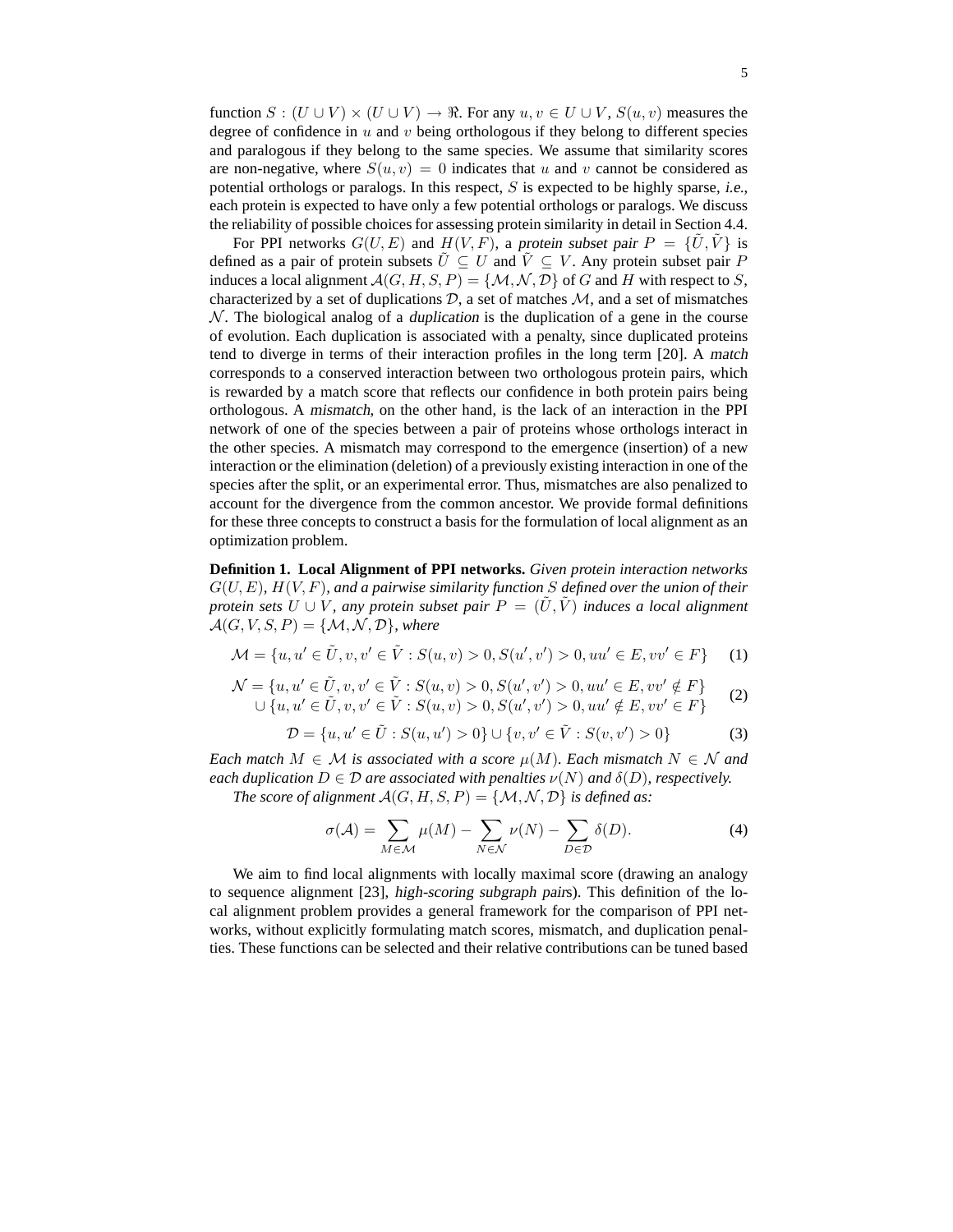on theoretical models and experimental observations to effectively synchronize with the underlying evolutionary process. Clearly, an appropriate basis for deriving these functions is the similarity score function S. We discuss possible choices for scoring functions in detail in Section 4.4.

A sample instance of the pairwise local alignment problem is shown in Figure 2(a). Consider the alignment induced by the protein subset pair  $\tilde{U} = \{u_1, u_2, u_3, u_4\}$  and  $\tilde{V} = \{v_1, v_2, v_3\}$ , shown in Figure 2(b). The only duplication in this alignment is  $(u_1, u_2)$ . If this alignment is chosen to be a "good" one, then, based on the existence of this duplication in the alignment, if  $S(u_2, v_1) < S(u_1, v_1)$ , we can speculate that  $u_1$  and  $v_1$  have evolved from the same gene in the common ancestor, while  $u_2$  is an in-paralog that emerged from duplication of  $u_1$  after split. The match set consists of interaction pairs  $(u_1u_1, v_1v_1), (u_1u_2, v_1v_1), (u_1u_3, v_1v_3),$  and  $(u_2u_4, v_1v_2)$ . Observe that  $v_1$  is mapped to both  $u_1$  and  $u_2$  in the context of different interactions. This is associated with the functional divergence of  $u_1$  and  $u_2$  after duplication. Moreover, the self-interaction of  $v_2$  in  $H$  is mapped to an interaction between paralogous proteins in G. The mismatch set is composed of  $(u_1u_4, v_1v_2), (u_2u_2, v_1v_1), (u_2u_3, v_1v_3)$ , and  $(u_3u_4, v_3v_2)$ . The interaction  $u_3u_4$  in G is left unmatched by this alignment, since the only possible pair of proteins in  $\tilde{V}$  that are orthologous to these two proteins are  $v_3$  and  $v_2$ , which do not interact in H. One conclusion that can be derived from this alignment is the elimination or emergence of this interaction in one of the species after the split. The indirect path between  $v_3$  and  $v_2$  through  $v_1$  may also serve as a basis for the tolerability of the loss of this interaction. We can also simply attribute this observation to experimental noise. However, if we include  $v_4$  in  $\tilde{V}$  as well, then the induced alignment is able to match  $u_3u_4$  and  $v_3v_4$ . This will strengthen the probability that this interaction existed in the common ancestor. However,  $v_4$  comes at the price of another duplication since it is paralogous to  $v_2$ . This example illustrates the challenge of correctly matching proteins to their orthologs in order to reveal the maximum amount of reliable information about the conservation of interaction patterns. Our model translates this problem into a trade-off between mismatches and duplications, favoring selection of duplicate proteins that have not quite diverged in the alignment.

#### **4.2 Alignment Graphs and the Maximum-Weight Induced Subgraph Problem**

It is possible to collect information on matches and mismatches between two PPI networks into a single alignment graph by computing a modified version of the graph Cartesian product that takes orthology into account. Assigning appropriate weights to the edges of the alignment graph, the local alignment problem defined in the previous section can be reduced to an optimization problem on this alignment graph. We define an alignment graph for this purpose.

**Definition 2. Alignment Graph.** *For a pair of PPI networks* G(U, E)*,* H(V, F)*, and protein similarity function* S, the corresponding weighted alignment graph  $\mathbf{G}(\mathbf{V}, \mathbf{E})$  *is computed as follows:*

$$
\mathbf{V} = \{ \mathbf{v} = \{u, v\} : u \in U, v \in V \text{ and } S(u, v) > 0 \}. \tag{5}
$$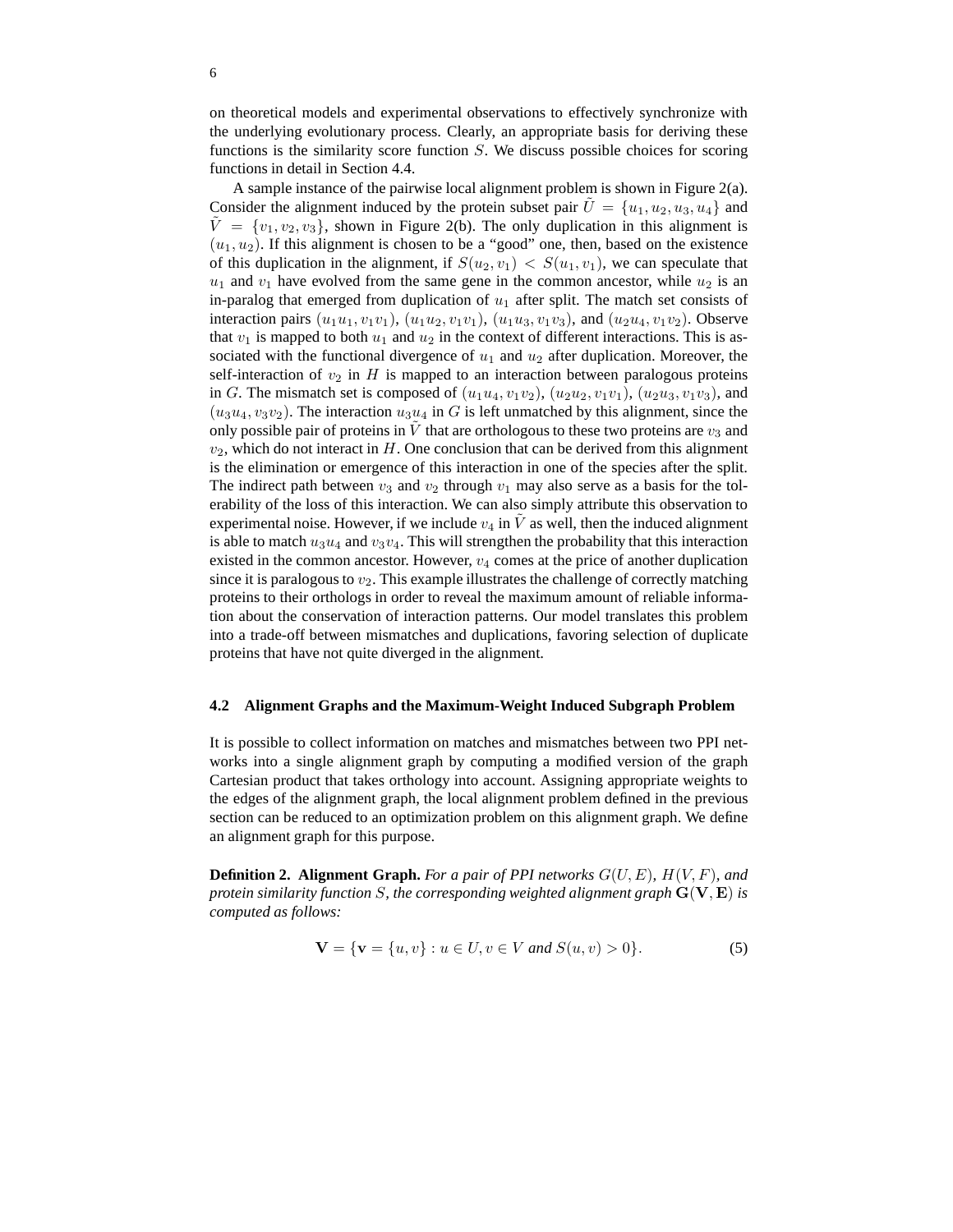

**Fig. 2.** (a) An instance of the pairwise local alignment problem. The proteins that have non-zero similarity scores (i.e., are potentially orthologous), are colored the same. Note that  $S$  does not necessarily induce a disjoint grouping of proteins in practice. (b) A local alignment induced by the protein subset pair  $\{u_1, u_2, u_3, u_4\}$  and  $\{v_1, v_2, v_3\}$ . Ortholog and paralog proteins are vertically aligned. Existing interactions are shown by solid lines, missing interactions that have an existing ortholog counterpart are shown by dotted lines. Solid interactions between two aligned proteins in separate species correspond to a match, one solid one dotted interaction between two aligned proteins in separate species correspond to a mismatch. Proteins in the same species that are on the same vertical line correspond to duplications.

*In other words, we have a node in the alignment graph for each pair of ortholog proteins. Each edge*  $\mathbf{v}\mathbf{v}' \in \mathbf{E}$ *, where*  $\mathbf{v} = \{u, v\}$  and  $\mathbf{v}' = \{u', v'\}$ *, is assigned weight* 

$$
w(\mathbf{v}\mathbf{v}') = \mu(uu', vv') - \nu(uu', vv') - \delta(u, u') - \delta(v, v').
$$
 (6)

*Here,*  $\mu(uu', vv') = 0$  *if*  $(uu', vv') \notin M$ , and similarly for mismatch and duplication *penalties.*

Consider the PPI networks in Figure 2(a). To construct the corresponding alignment graph, we first compute the product of these two PPI networks to obtain five nodes that correspond to five ortholog protein pairs. We then put an edge between two nodes of this graph if the corresponding proteins interact in both networks (match edge), interact in only one of the networks (mismatch edge), or at least one of them is paralogous (duplication edge), resulting in the alignment graph of Figure 3(a). Note that the weights assigned to these edges, which are shown in the figure, are not constant, but are functions of their incident nodes. Observe that the edge between  $\{u_1, v_1\}$  and  $\{u_2, v_1\}$  acts a match and duplication edge at the same time, allowing analysis of the conservation of self-interactions of duplicated proteins.

The weighted alignment graph is conceptually similar to the orthology graph of Sharan et al. [15]. However, instead of accounting for similarity of proteins through node weights, we encapsulate the orthology information in edge weights, which also allows consideration of duplications effectively. This construction of the alignment graph allows us to formulate the alignment problem as a graph optimization problem defined below.

**Definition 3. Maximum Weight Induced Subgraph Problem.** *Given graph* G(V, E) *and a constant*  $\epsilon$ *, find a subset of nodes,*  $\tilde{\mathbf{V}} \in \mathbf{V}$  *such that the sum of the weights of the edges in the subgraph induced by*  $\tilde{V}$  *is at least*  $\epsilon$ , *i.e.,*  $W(\tilde{V}) = \sum_{v,v'\in \tilde{V}} w(vv') \geq \epsilon$ .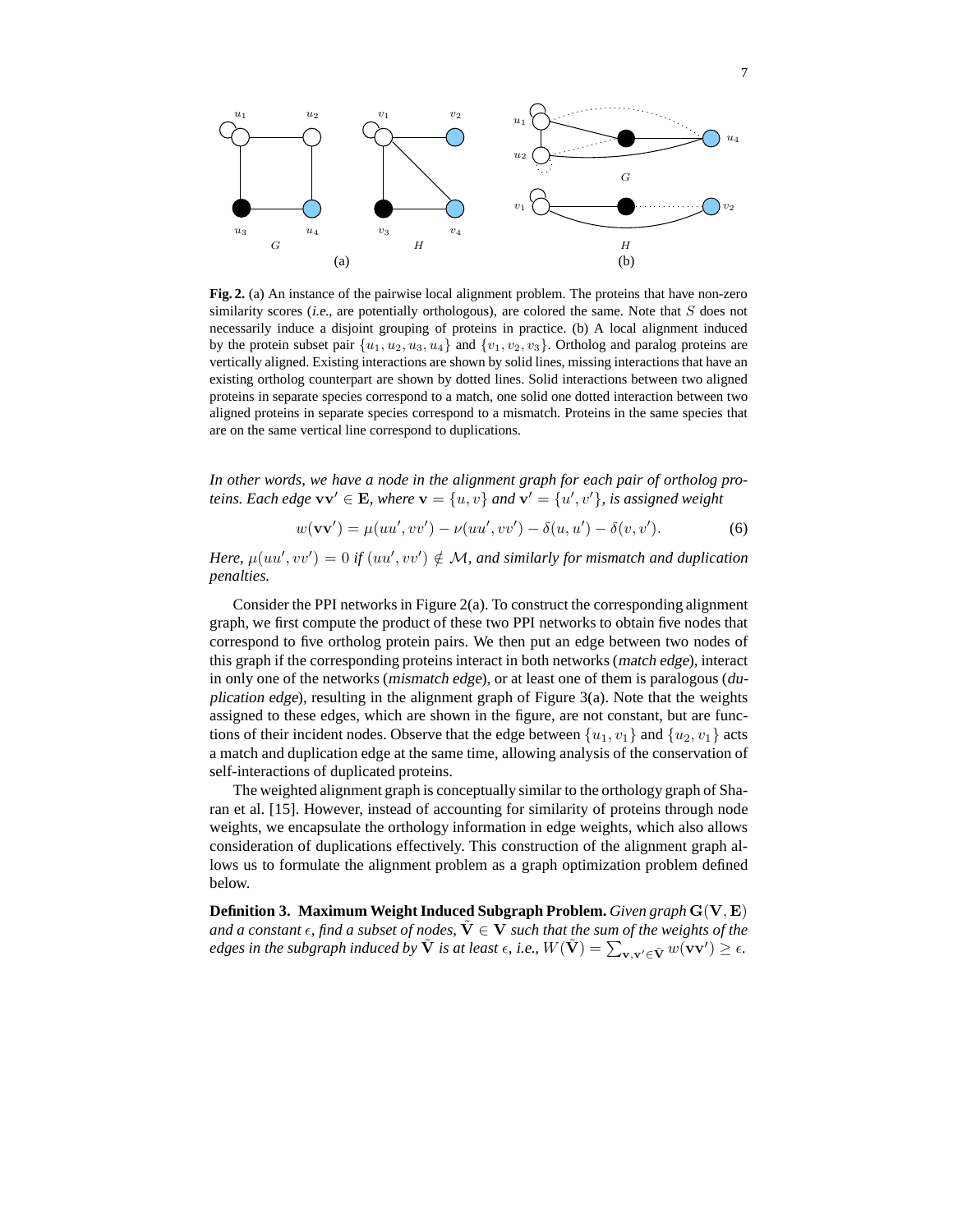

8

**Fig. 3.** (a) Alignment graph corresponding to the instance of Fig. 2(a). Note that match scores, mismatch and duplication penalties are functions of incident nodes, which is not explicitly shown in the figure for simplicity. (b) Subgraph induced by node set  $\tilde{V}$  =  $\{\{u_1, v_1\}, \{u_2, v_1\}, \{u_3, v_3\}, \{u_4, v_2\}\}\,$ , which corresponds to the alignment shown in Fig. 2(b).

Not surprisingly, this problem is equivalent to the local alignment of PPI networks defined in the previous section, as formally stated in the following theorem:

**Theorem 1.** *Given PPI networks* G*,* H*, and a protein similarity function* S*, let*  $\mathbf{G}(\mathbf{V}, \mathbf{E}, w)$  *be the corresponding alignment graph. If*  $\tilde{\mathbf{V}}$  *is a solution to the maximum* weight induced subgraph problem on  $\mathbf{G}(\mathbf{V}, \mathbf{E}, w)$ , then  $P = \{U, V\}$  induces an align*ment*  $\mathcal{A}(G, H, S, P)$  *with*  $\sigma(\mathcal{A}) = W(\tilde{V})$ *, where*  $\tilde{U} = \{u \in U : \exists v \in V \text{ s.t. } \{u, v\} \in \mathcal{A} \}$  $\tilde{\mathbf{V}}$  *and*  $\tilde{V} = \{v \in V : \exists u \in U \text{ s.t. } \{u, v\} \in \tilde{\mathbf{V}}\}.$ 

**Proof.** Follows directly from the construction of alignment graph.

The induced subgraph that corresponds to the local alignment in Figure 2(b) is shown in Figure 3(b).

It can be easily shown that the maximum-weight induced subgraph problem is NPcomplete by reduction from maximum clique, by assigning unit weight to edges and  $-\infty$  to non-edges. This problem is closely related to the maximum edge subgraph [24] and maximum dispersion problems [25] that are also NP-complete. Although the positive weight restriction on these problems limits the application of existing algorithms to the maximum weight induced subgraph problem, the nature of the conservation of PPI networks makes a simple greedy heuristic quite effective for the local alignment of PPI networks.

#### **4.3 A Greedy Heuristic for Local Alignment of Protein Interaction Networks**

In terms of protein interactions, functional modules and protein complexes are densely connected while being separable from other modules, i.e., a protein in a particular module interacts with most proteins in the same module either directly or through a common module hub, while it is only loosely connected to the rest of the network [26]. Since analysis of conserved motifs reveals that proteins in highly connected motifs are more likely to be conserved suggesting that such dense motifs are parts of functional modules [8], high-scoring local alignments are likely to correspond to functional modules. Therefore, in the alignment graph, we can expect that proteins that belong to a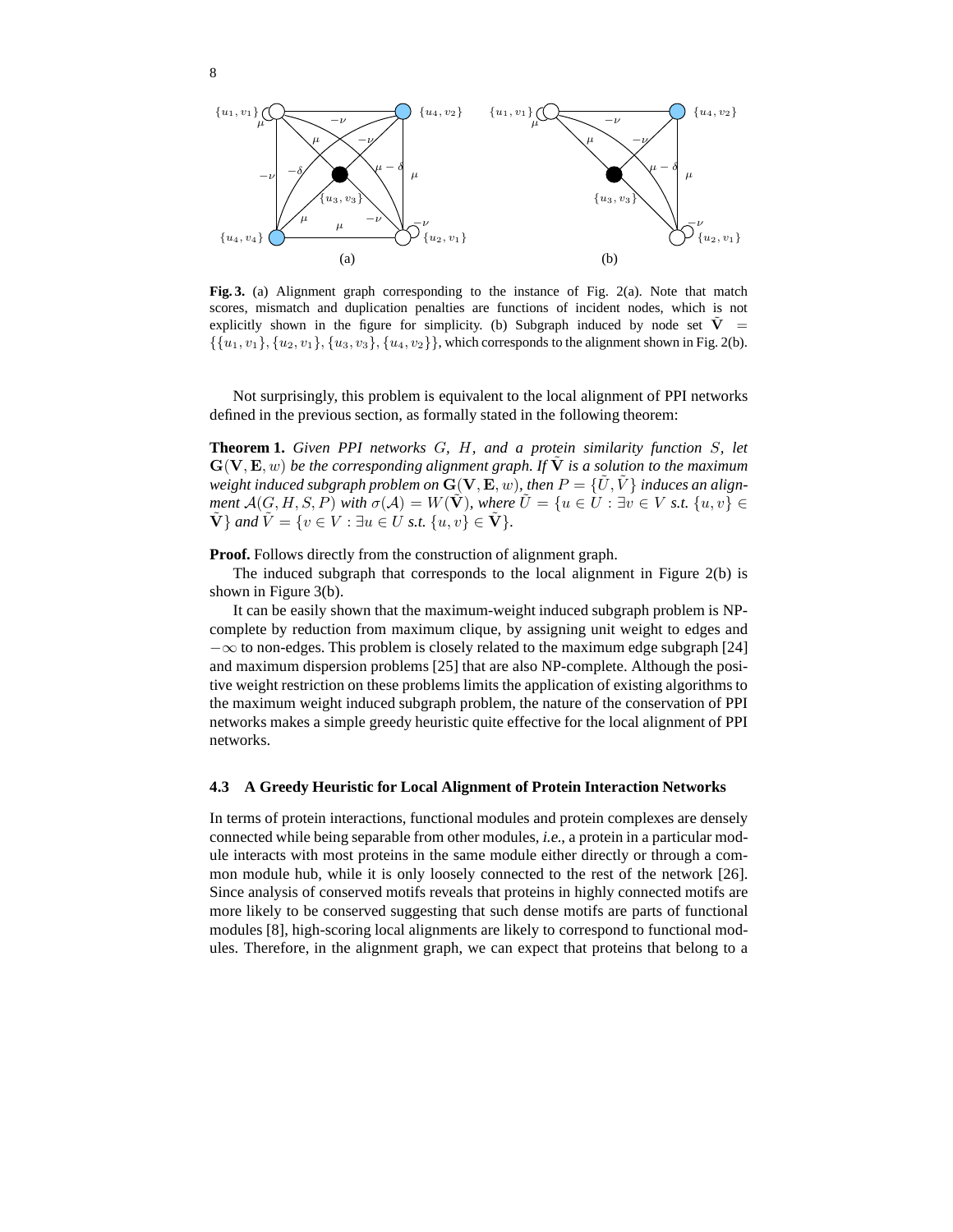| $procedure$ GREEDYMAWISH $(G)$ |                                                                                          |    |                                                                                                                                |
|--------------------------------|------------------------------------------------------------------------------------------|----|--------------------------------------------------------------------------------------------------------------------------------|
|                                | $\triangleright$ Input G(V, E, w): Alignment graph                                       | 6  | repeat                                                                                                                         |
|                                | $\triangleright$ Input $\epsilon$ : Threshold on subgraph weight 7                       |    | $\tilde{\mathbf{V}} \leftarrow \tilde{\mathbf{V}} \cup {\{\tilde{\mathbf{v}}\}}$                                               |
|                                | $\triangleright$ Output $\tilde{V}$ : Subset of selected nodes                           | 8  | $W \leftarrow W + g(\tilde{\mathbf{v}})$                                                                                       |
|                                | $\triangleright$ g( <b>v</b> ): Gain of adding <b>v</b> into <b>V</b>                    | 9  | for each $\mathbf{v} \in (\mathbf{V} \setminus \mathbf{V})$ s.t. $\tilde{\mathbf{v}} \mathbf{v} \in \mathbf{E}$ do             |
|                                | $\triangleright$ W: Total subgraph weight                                                | 10 | $g(\mathbf{v}) \leftarrow g(\mathbf{v}) + w(\tilde{\mathbf{v}}\mathbf{v})$                                                     |
| $\mathbf{1}$                   | for each $v \in V$ do                                                                    | 11 | $\tilde{\mathbf{v}} \leftarrow \operatorname{argmax}_{\mathbf{v} \in (\mathbf{V} \setminus \tilde{\mathbf{V}})} g(\mathbf{v})$ |
| $\mathbf{2}$                   | $q(\mathbf{v}) \leftarrow w(\mathbf{v}\mathbf{v})$                                       | 12 | until $q(\mathbf{v}) \leq 0$                                                                                                   |
|                                | 3 $w(\mathbf{v}) = \sum_{\mathbf{v}\mathbf{v}' \in \mathbf{E}} w(\mathbf{v}\mathbf{v}')$ | 13 | if $W>0$                                                                                                                       |
|                                | $4 \quad \mathbf{V} \leftarrow \emptyset, W \leftarrow 0$                                | 14 | then return V                                                                                                                  |
|                                | 5 $\tilde{\mathbf{v}} \leftarrow \argmax_{\mathbf{v} \in \mathbf{V}} w(\mathbf{v})$      | 15 | else return $\emptyset$                                                                                                        |

**Fig. 4.** Greedy algorithm for finding a set of nodes that induces a subgraph of maximal total weight on the alignment graph.

conserved module will induce heavy subgraphs, while being loosely connected to other parts of the graph. This observation leads to a greedy algorithm that can be expected to work well for the solution of the maximum weight induced subgraph problem on the alignment graph of two PPI networks. Indeed, similar approaches are shown to perform well in discovering conserved or dense subnets in PPI networks [15, 27]. By seeding a growing subgraph with a protein that has a large number of conserved interactions and small number of mismatched interactions (*i.e.*, a conserved hub) and adding proteins that share conserved interactions with this graph one by one, it is possible to discover a group of proteins with a set of dense interactions that are conserved, likely being part of a functional module.

A sketch of the greedy algorithm for finding a single conserved subgraph on the alignment graph is shown in Figure 4. This algorithm grows a subgraph, which is of locally maximal total weight. To find all non-redundant "good" alignments, we start with the entire alignment graph and find a maximal subgraph. If this subgraph is statistically significant according to the reference model described in Section 4.5, we record the alignment that corresponds to this subgraph and mark its nodes. We repeat this process by allowing only unmarked nodes to be chosen as seed until no subgraph with positive weight can be found. Restricting the seed to only non-aligned nodes avoids redundancy while allowing discovery of overlapping alignments. Finally, we rank all subgraphs based on their significance and report the corresponding alignments. A loose bound on the worst-case running time of this algorithm is  $O(|V||E|)$ , since each alignment takes  $O(|E|)$  time and each node can be the seed at most once. Assuming that the number of orthologs for each protein is bounded by a constant, the size of the alignment graph is linear in the total size of the input networks.

#### **4.4 Selection of Model Components**

In order for the discovered PPI network alignments to be biologically meaningful, selection of the underlying similarity function and the models for scoring and penalizing matches, mismatches, and duplications is crucial, as in the case of sequences.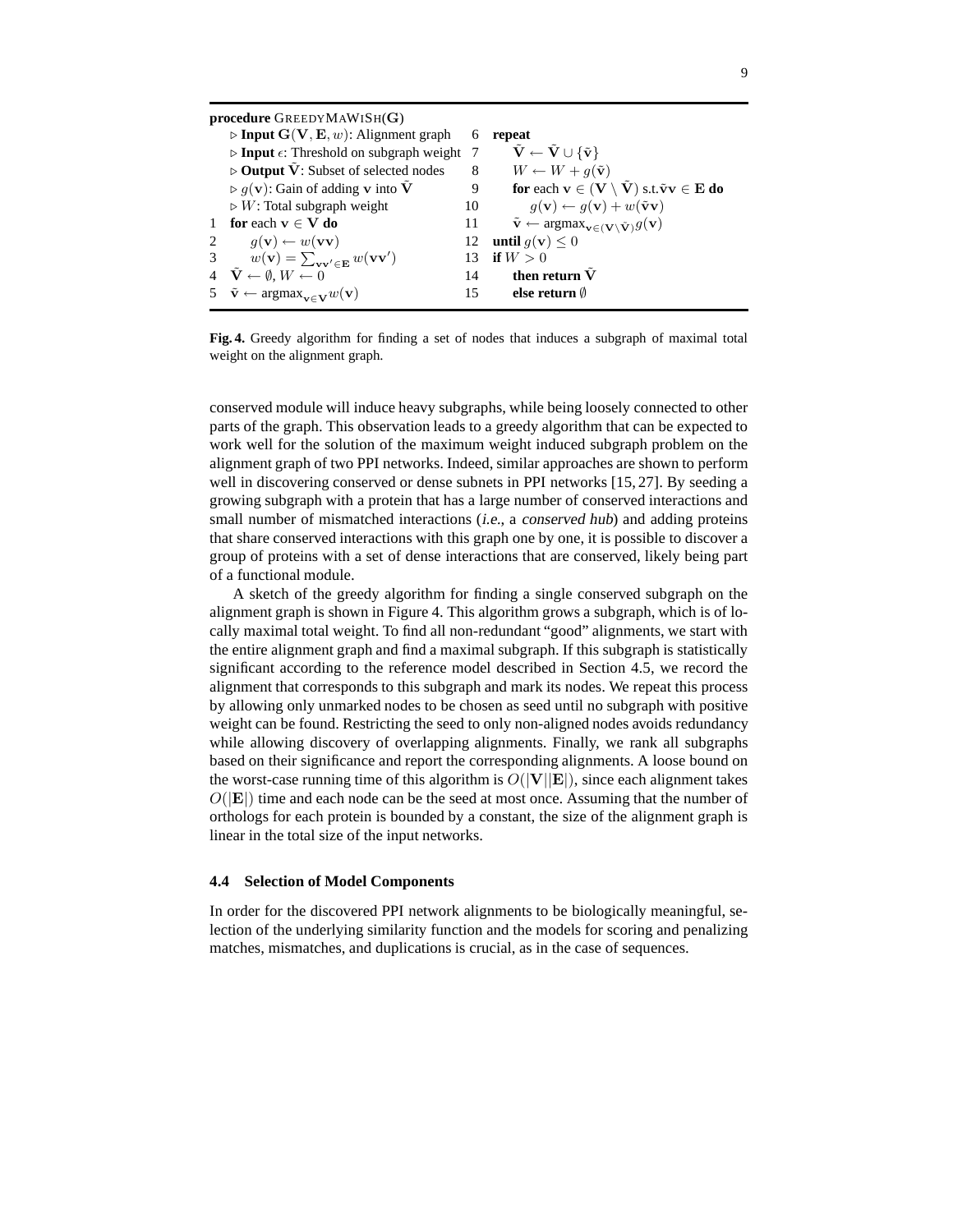**Similarity Function.** Since proteins that are involved in a common functional module, or more generally, proteins that interact with each other, show local sequence similarities, care must be taken while employing pairwise sequence alignment as a measure of potential orthology between proteins. Furthermore, while aligning two PPI networks and interpreting the alignment, only duplications that correspond to proteins that are duplicated after the split of species are of interest. Such protein pairs are called in-paralogs, while the others are called out-paralogs [28]. Unfortunately, distinguishing between inparalogs and out-paralogs is not trivial. Therefore, we assign similarity scores to protein pairs conservatively by detecting orthologs and in-paralogs using a separate algorithm, INPARANOID [28], which is developed for finding disjoint ortholog clusters in two species. Each ortholog cluster discovered by this algorithm is characterized by two main orthologs, one from each species, and possibly several other in-paralogs from both species. The main orthologs are assigned a confidence value of 1.0, while the inparalogs are assigned confidence scores based on their relative similarity to the main ortholog in their own species. We define the similarity between two proteins  $u$  and  $v$  as

$$
S(u, v) = confidence(u) \times confidence(v). \tag{7}
$$

This provides a normalized similarity function that takes values in the interval  $[0, 1]$  and quantifies the confidence in the two proteins being orthologous or paralogous.

**Scores and Penalties.** Match score. A match is scored positively in an alignment to reward a conserved interaction. Therefore, the score represents the similarity between the two interactions that are matched. Since the degree of conservation in the two ortholog protein pairs involved in the matched interactions need not be the same, it is appropriate to conservatively assign the minimum of the similarities at the two ends of the matching interaction to obtain:

$$
\mu(uu', vv') = \bar{\mu} S(uu', vv'),\tag{8}
$$

where  $S(uu', vv') = \min\{S(u, v), S(u', v')\}$  and  $\bar{\mu}$  is a pre-determined parameter specifying the relative weight of a match in the total alignment score. While we use this definition of  $S(uu', vv')$  in our implementation,  $S(u, v) \times S(u', v')$  provides a reliable measure of similarity between the two protein pairs.

Mismatch penalty. Similar to match score, mismatch penalty is defined as:

$$
\nu(uu', vv') = \bar{\nu} S(uu', vv'),\tag{9}
$$

where  $\bar{\nu}$  is the relative weight of a mismatch. With this penalty function, each lost interaction of a duplicate protein is penalized to reflect the divergence of duplicate proteins.

Duplication penalty. Duplications are penalized to account for the divergence of the proteins after duplication. Sequence similarity provides a crude approximation to the age of duplication and likelihood of being paralogs [21]. Hence, duplication penalty is defined as:

$$
\delta(u, u') = \bar{\delta}(d - S(u, u')), \qquad (10)
$$

where  $\bar{\delta}$  is the relative weight of a duplication and  $d \geq \max_{u, u' \in U} S(u, u')$  is a parameter that determines the extent of penalizing duplications. Considering the similarity function of (7), setting  $d = 1.0$  results in no penalty for duplicates that are paralogous to the main ortholog with 100% confidence.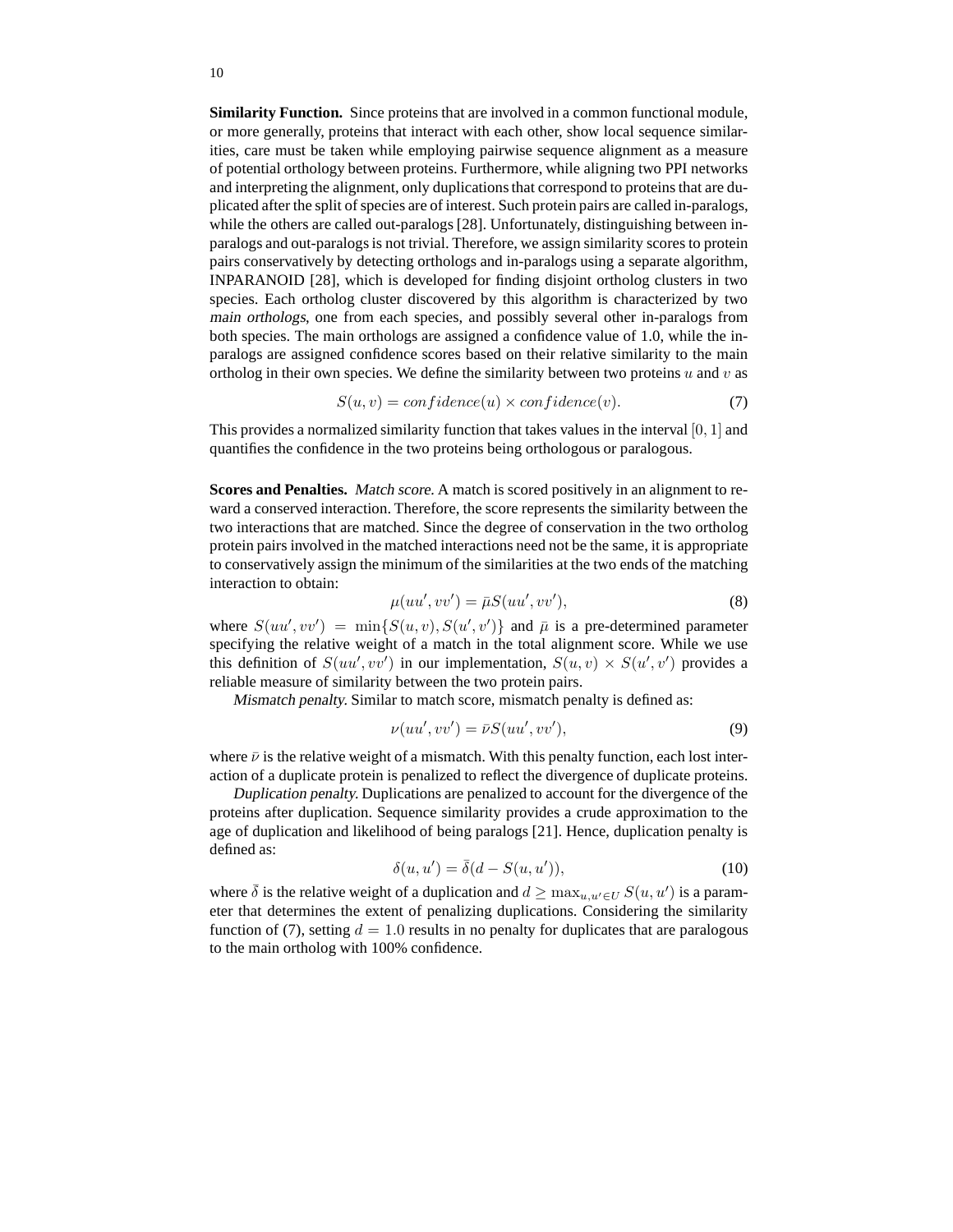#### **4.5 Statistical Significance**

To evaluate the statistical significance of discovered high-scoring alignments, we compare them with a reference model generated by a random source. In the reference model, it is assumed that the interaction networks that belong to the two species are independent from each other as well as the protein sequences. To accurately capture the powerlaw nature of PPI networks, we assume that the interactions are generated randomly from a distribution characterized by a given degree sequence. The probability  $q_{uu'}$  of observing an interaction between two proteins  $u, u' \in U$  for the degree sequence derived from G can be estimated by a Monte Carlo algorithm that repeatedly swaps the incident nodes of randomly chosen edges [15]. On the other hand, we assume that the sequences are generated by a memoryless source, such that  $u \in U$  and  $v \in V$  are orthologous with probability p. Similarly,  $u, u' \in U$  and  $v, v' \in V$  are paralogous with probability  $p_U$  and  $p_V$ , respectively. Since the similarity function of (7) provides a measure of the probability of true homology between a given pair of proteins, we estimate p by  $\frac{\sum_{u \in U, v \in V} S(u,v)}{|U||V|}$  $\frac{U_{U}U_{U}(V)}{||U||V||}$ . Hence,  $E[S(u, v)] = p$  for  $u \in U, v \in V$ . The probabilities of paralogy are estimated similarly.

In the reference model, the expected value of the score of an alignment induced by  $V \subseteq V$  is

$$
E[W(\tilde{\mathbf{V}})] = \sum_{\mathbf{v},\mathbf{v}' \in \tilde{\mathbf{V}}} E[w(\mathbf{v}\mathbf{v}')] ,
$$

where

$$
E[w(\mathbf{v}\mathbf{v}')] = \bar{\mu}p^2 q_{uu'} q_{vv'} - \bar{\nu}p^2 (q_{uu'}(1 - q_{vv'}) + (1 - q_{uu'}) q_{vv'}) -\delta(p_U(1 - p_U) + p_V(1 - p_V))
$$
\n(11)

is the expected weight of an edge in the alignment graph. Moreover, with the simplifying assumption of independence between interactions, we have  $Var[W(\tilde{\mathbf{V}})]$  =  $\sum_{\mathbf{v},\mathbf{v}' \in \tilde{\mathbf{V}}} Var[w(\mathbf{v}\mathbf{v}')]$ , enabling us to compute the z-score to evaluate the statistical significance of each discovered high-scoring alignment, under the normal approximation that we assume to hold.

#### **4.6 Extensions to the Model**

**Accounting for Experimental Error.** PPI networks obtained from high-throughput screening are prone to errors in terms of both false negatives and positives [4]. While the proposed framework can be used to detect experimental errors through cross-species comparison to a certain extent, experimental noise can also degrade the performance of the alignment algorithm. In other words, mismatches should be penalized for lost interactions during evolution, not for experimental false negatives. To account for such errors while analyzing interaction networks, several methods have been developed to quantify the likelihood of an interaction or complex co-membership between proteins [29–31]. Given the prior probability distribution for protein interactions and set of observed interactions, these methods compute the posterior probability of interactions based on Bayesian models. Hence, PPI networks can be modeled by weighted graphs to account for experimental error more accurately.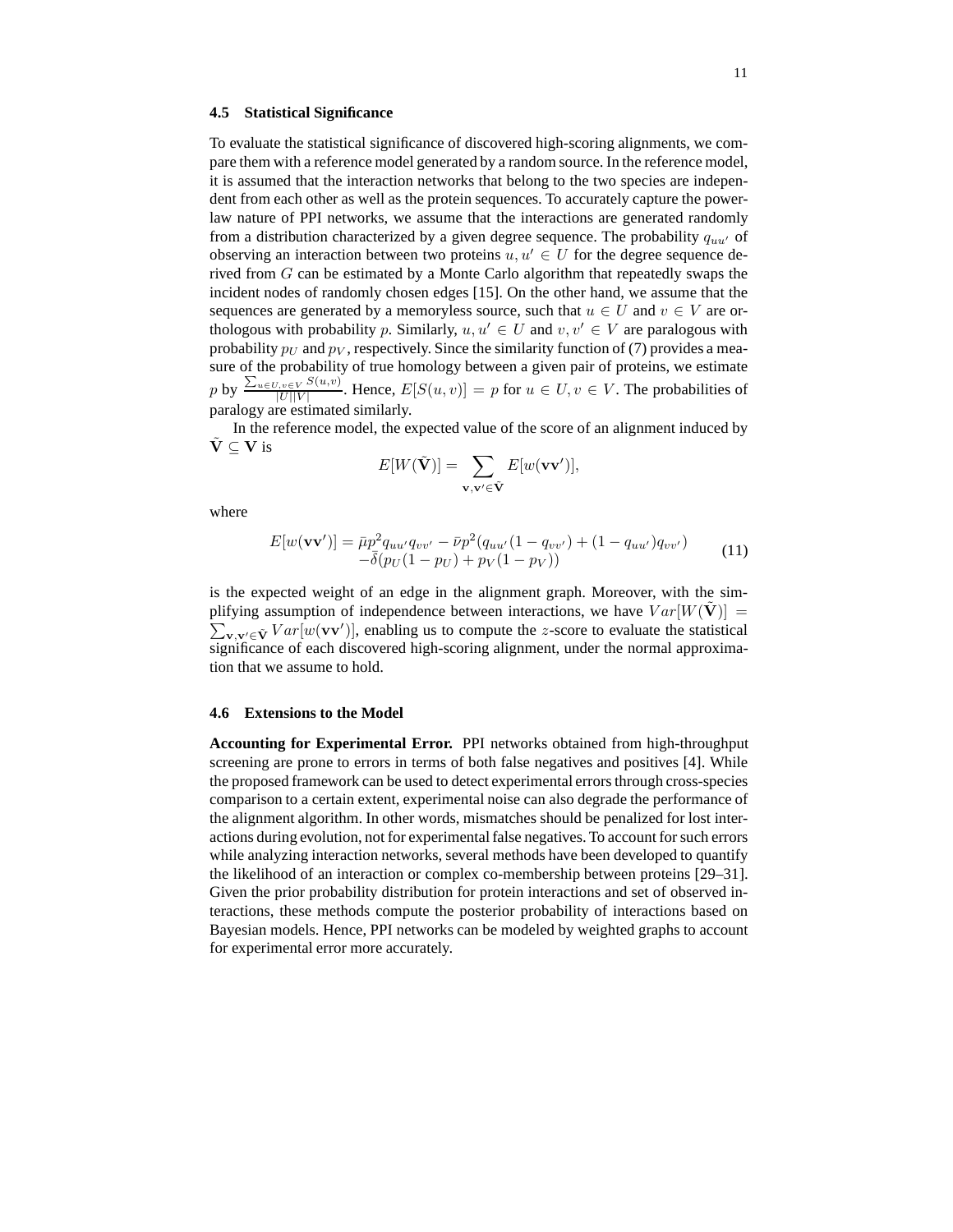While the network alignment framework introduced in Section 4.1 assumes that interactions are represented by unweighted edges, it can be easily generalized to a weighted graph model as follows. Assuming that weight  $\varpi_{uv}$  represents the posterior probability of interaction between  $u$  and  $v$ , we can define match score and mismatch penalty in terms of their expected values derived from these posterior probabilities. Therefore, for any  $u, u' \in U$  and  $v, v' \in V$ , we have

$$
\mu(uu', vv') = \bar{\mu} S(uu', vv') \varpi_{uu'} \varpi_{vv'} \tag{12}
$$

$$
\nu(uu',vv') = \bar{\nu}S(uu',vv')(\varpi_{uu'}(1-\varpi_{vv'}) + (1-\varpi_{uu'})\varpi_{vv'}).
$$
 (13)

Note that match and mismatch sets are not necessarily disjoint here in contrast to the unweighted graph model, which is indeed a special case of this model.

**Tuning Model Components and Parameters.** Sequence similarity. A more flexible approach for assessing similarity between proteins is direct employment of sequence alignment scores. In PathBLAST [32], the similarity between two proteins is defined as the log-likelihood ratio for homology, i.e.,  $S(u, v) = \log(p(u, v)/\overline{p})$ , where  $p(u, v)$  is the probability of true homology between  $u$  and  $v$  given the BLAST  $E$  value of their alignment and  $\bar{p}$  is the expected value of p over all proteins in the PPI networks being aligned. To avoid consideration of similarities that do not result from orthology, it is necessary to set cut-off values on the significance of alignments [32, 20].

Shortest-path mismatch model. Since proteins that are linked by a short alternative path are more likely to tolerate losing their interaction, mismatch penalty can be improved using a shortest-path mismatch model, defined as:

$$
\nu(uu',vv') = \bar{\nu}S(uu',vv')(\max\{\Delta(u,u'),\Delta(v,v')\}-1),\tag{14}
$$

where  $\Delta(u, u')$  is the length of the shortest path between proteins u and u'. While this model is likely to improve the alignment algorithm, it is computationally expensive since it requires solution of the all pairs shortest path problem on both PPI networks.

Linear duplication model. The alignment graph model enforces each duplicate pair in an alignment to be penalized. For example, if an alignment contains  $n$  paralogous proteins in one species,  $\binom{n}{2}$  duplications are penalized to account for each duplicate pair. However, in the evolutionary process, each paralogous protein is the result of a single duplication, i.e., *n* paralogous proteins are created in only  $n - 1$  duplications. Therefore, we refer to the current model as quadratic duplication model, since the number of penalties is a quadratic function of number of duplications. While this might be desirable as being more restrictive on duplications, to be more consistent with the underlying biological processes, it can be replaced by a linear duplication model. In this model, each duplicate protein is penalized only once, based on its similarity with the paralog that is most similar to itself.

#### **5 Experimental Results**

In this section, we present local alignment results to illustrate the effectiveness of the proposed framework and the underlying algorithm on interaction data retrieved from the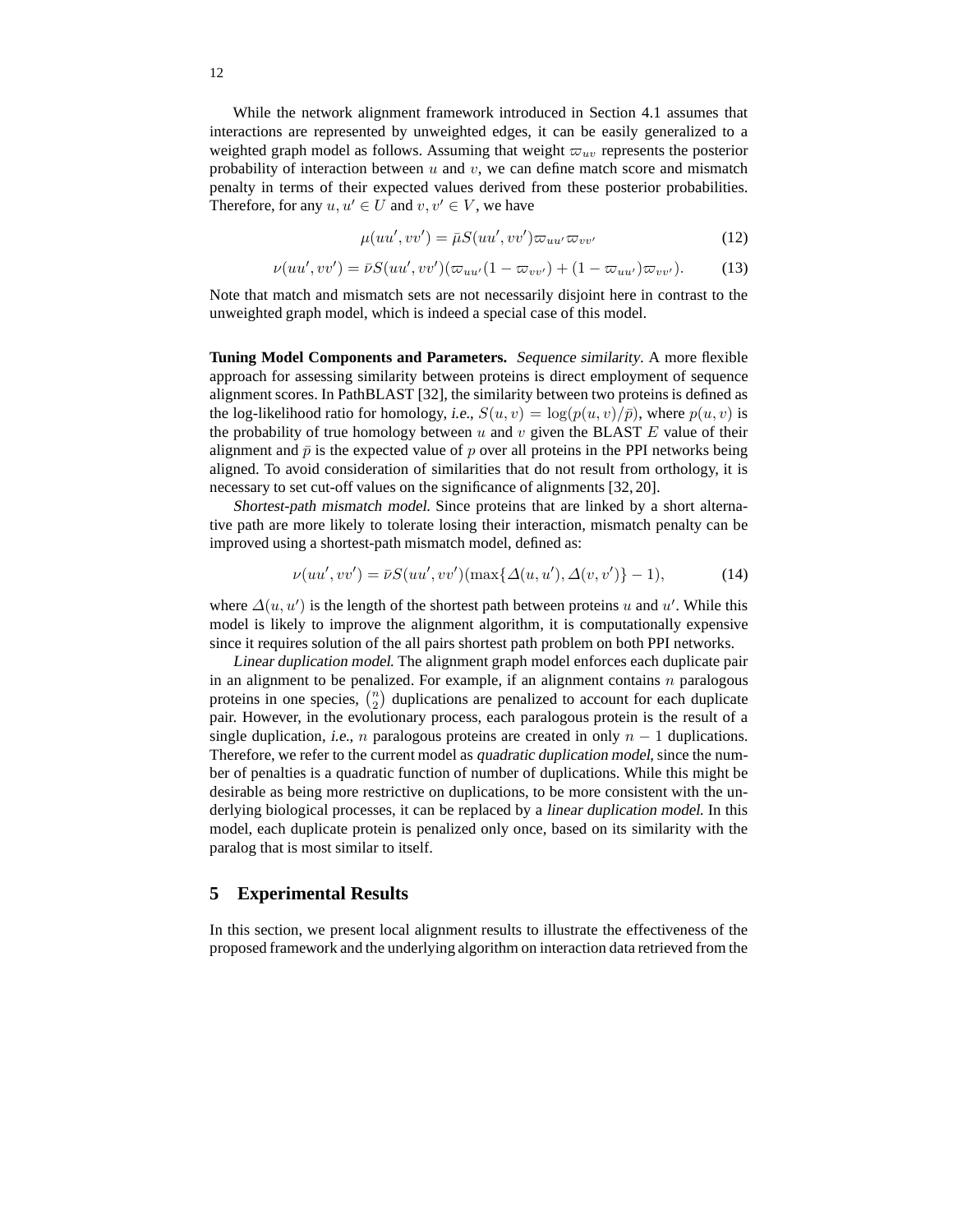

**Fig. 5.** A conserved subnet that is part of DNA-dependent transcription regulation in human and mouse PPI networks. Ortholog proteins are vertically aligned. Existing interactions are shown by solid edges, missing interactions that have an existing orthologous counterpart in the other species are shown by dotted edges.

DIP protein interaction database [33]. We align the PPI networks of two mammalians that are available in the database; Homo sapiens (Hsapi) and Mus musculus (Mmusc). As of October 2004, the Hsapi PPI network contains 1369 interactions among 1065 proteins while Mmusc PPI network contains 286 interactions among 329 proteins. Running INPARANOID on this set of 1351 proteins, we discover 237 ortholog clusters. Based on the similarity function induced by these clusters, we construct an alignment graph that consists of 273 nodes and 1233 edges. The alignment graph contains 305 matched interactions, 205 mismatched interactions in Hsapi, 149 mismatched interactions in Mmusc, 536 duplications in Hsapi, and 384 duplications in Mmusc. We then compute local alignments using the algorithm of Section 4.3 on this graph. By trying alternate settings for the relative weights of match score and mismatch, duplication penalties, we identify 54 non-redundant alignments, 15 of which contain at least 3 proteins on each network. Note that construction of alignment graph and discovery of local alignments on this graph takes only a few milliseconds.

A conserved subnet of DNA-dependent transcription regulation that is found to be statistically significant  $(z\text{-score}=18.1)$  is shown in Figure 5. The subnet is composed of three major common functional groups, namely transcription factors and coactivators PO22, PO31, OCT1, TIF2, OBF1, steroid hormone receptors GCR, ANDR, ESR1, PRGR, GRIP1, THB1, and high mobility proteins HMG1 and HMG2. Indeed, it is known that HMG1 and HMG2 are co-regulatory proteins that increase the DNA binding and transcriptional activity of the steroid hormone class of receptors in mammalian cells [34]. All proteins in this subnet are localized in nucleus, with mobility proteins particularly localizing in condensed chromosome. This subnet contains 17 matching interactions between 15 proteins. Two interactions of TIF2 (transcriptional intermediary factor 2) that exist in human are missing in mouse. If we increase the relative weight of mismatch penalties in the alignment score, the alignment does not contain TIF2 any more, providing a perfect match of 16 interactions.

The subnet that is part of transforming growth factor beta receptor signaling pathway, which is significantly conserved  $(z\text{-score}=19.9)$  in human and mouse PPI networks is shown in Figure 6. This subnet contains 8 matching interactions among 10 proteins. It is composed of two separate subnets that are connected through the interaction of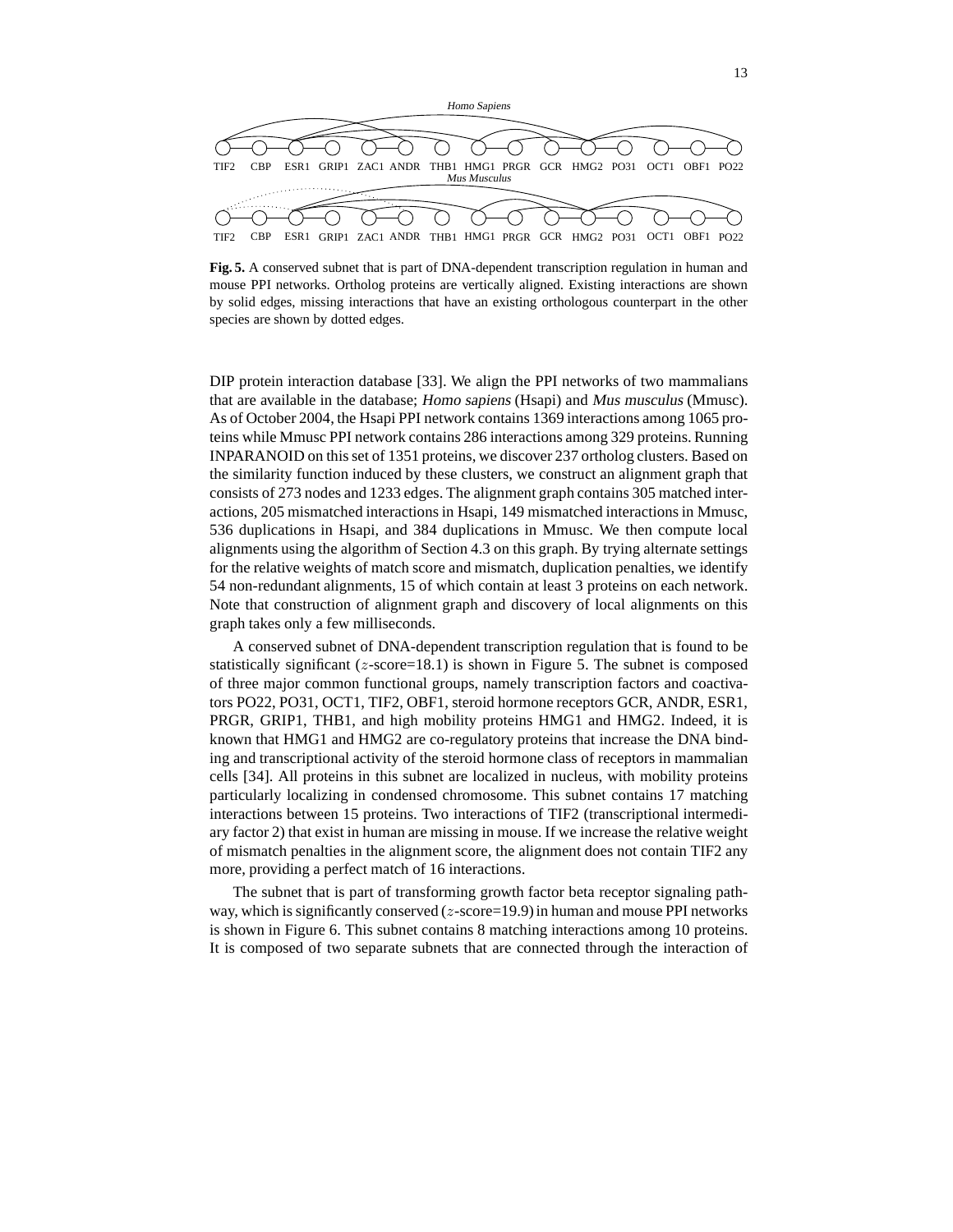

**Fig. 6.** A conserved subnet that is part of transforming growth factor beta receptor signaling pathway in human and mouse PPI networks.



**Fig. 7.** A conserved subnet that is part of antigen presentation and antigen processing in human and mouse PPI networks. Homologous proteins are horizontally aligned. Paralogous proteins in a species are shown from left to right in the order of confidence in being orthologous to the respective proteins in the other species.

their hubs, namely BMP6 (bone morphogenetic protein 6 precursor) and BMRB (activin receptor-like kinase 6 precursor). All proteins in this subnet have the common function of transforming growth factor beta receptor activity and are localized in the membrane. Note that self-interactions of three proteins in this subnet that exist in human PPI network are missing in mouse and one self-interaction that exists in mouse is missing in human.

As an example for duplications, a subnet that is part of antigen presentation and antigen processing, which is significantly conserved  $(z$ -score=456.5) in human and mouse PPI networks is shown in Figure 7. This subnet is a star network of several paralogous class I histocompatibility antigens interacting with B2MG (beta-2 microglobulin precursor) in both species. In the figure, paralogous proteins are displayed in order of confidence in being orthologous to the corresponding proteins in the other species from top to bottom. This star network is associated with MHC class I receptor activity. Since all proteins that are involved in these interactions are homologous, we can speculate that all these interactions have evolved from a single common interaction. Note that such patterns are found only with the help of the duplication concept in the alignment model. Neither a pathway alignment algorithm, nor an algorithm that tries to match each protein with exactly one ortholog in the other species will be able to detect such conserved patterns. Indeed, this subnet can only be discovered when the duplication coefficient is small  $(\bar{\delta} \leq 0.12\bar{\mu})$ .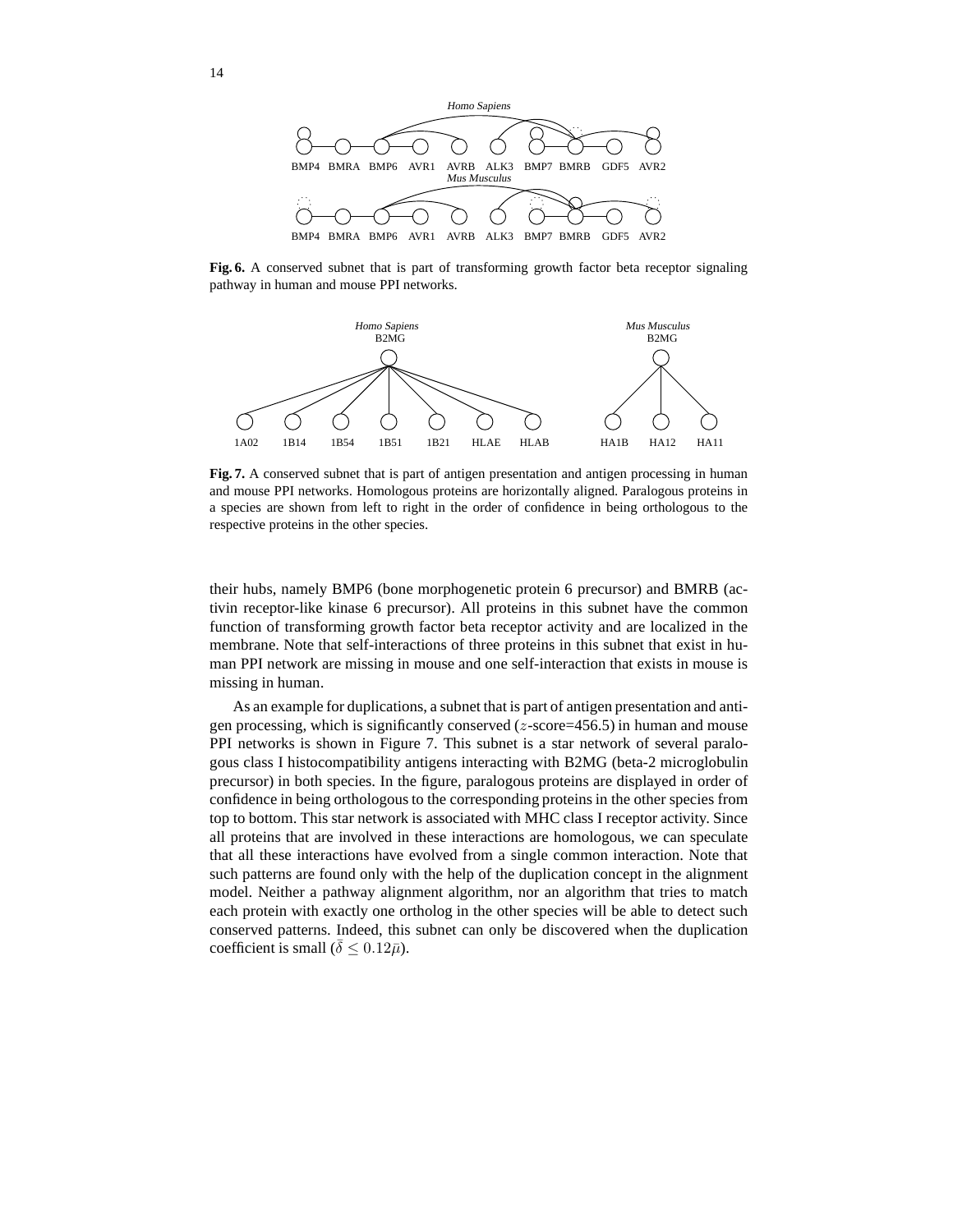## **6 Concluding Remarks and Ongoing Work**

This paper presents a framework for local alignment of protein interaction networks that is guided by theoretical models of evolution of these networks. The model is based on discovering sets of proteins that induce conserved subnets with the expectation that these proteins will constitute a part of protein complexes or functional models, which are expected to be conserved together. A preliminary implementation of the proposed algorithm reveals that this framework is quite successful in uncovering conserved substructures in protein interaction data.

We are currently working on a comprehensive implementation of the proposed framework that allows adaptation of several models for assessing protein similarities and scoring/penalizing matches, mismatches and duplications. Furthermore, we are working on a rigorous analysis of distribution of the alignment score, which will enable more reliable assessment of statistical significance. Once these enhancements are completed, the proposed framework will be established as a tool for pairwise alignment of PPI networks, that will be publicly available through a web interface. The framework will also be generalized to the search of input queries in the form of subnets in a database of PPI networks. Using this tool researchers will be able to find conserved counterparts of newly discovered complexes or modules in several species.

#### **References**

- 1. Altschul, S.F., Madden, T.L., Schffer, A.A., J. Zhang, Z.Z., Miller, W., Lipman, D.J.: Gapped BLAST and PSI-BLAST: a new generation of protein database search programs. Nuc. Acids Res. **25** (1997) 3389–3402
- 2. Thompson, J.D., Higgins, D.G., Gibson, T.J.: CLUSTAL-W: improving the sensitivity of progressive multiple sequence alignment through sequence weighting, position-specific gap penalties and weight matrix choice. Nuc. Acids Res. **22** (1994) 4673–4680
- 3. Hartwell, L.H., Hopfield, J.J., Leibler, S., Murray, A.W.: From molecular to modular cell biology. Nature **402** (1999) C47–C51
- 4. Titz, B., Schlesner, M., Uetz, P.: What do we learn from high-throughput protein interaction data? Exp. Rev. Prot. **1** (2004) 111–121
- 5. Ito, T., Chiba, T., Ozawa, R., Yoshida, M., Hattori, M., Sakaki, Y.: A comprehensive twohybrid analysis to explore the yeast protein interactome. PNAS **98** (2001) 4569–4574
- 6. Ho, Y. et al.: Systematic identification of protein complexes in Saccharomyces cerevisae by mass spectrometry. Nature **415** (2002) 180–183
- 7. Gavin, A.C. et al.: Functional organization of the yeast proteome by systematic analysis of protein complexes. Nature **415** (2002) 141–147
- 8. Wuchty, S., Oltvai, Z.N., Barabási, A.L.: Evolutionary conservation of motif constituents in the yeast protein interaction network. Nature Gen. **35** (2003) 176–179
- 9. Tohsato, Y., Matsuda, H., Hashimoto, A.: A multiple alignment algorithm for metabolic pathway analysis using enzyme hierarchy. In: 8th Intl. Conf. Intel. Sys. Mol. Bio. (ISMB'00). (2000) 376–383
- 10. Koyutürk, M., Grama, A., Szpankowski, W.: An efficient algorithm for detecting frequent subgraphs in biological networks. In: Bioinformatics Suppl. 12th Intl. Conf. Intel. Sys. Mol. Bio. (ISMB'04). (2004) i200–i207
- 11. Kelley, B.P., Yuan, B., Lewitter, F., Sharan, R., Stockwell, B.R., Ideker, T.: PathBLAST: a tool for aligment of protein interaction networks. Nuc. Acids Res. **32** (2004) W83–W88